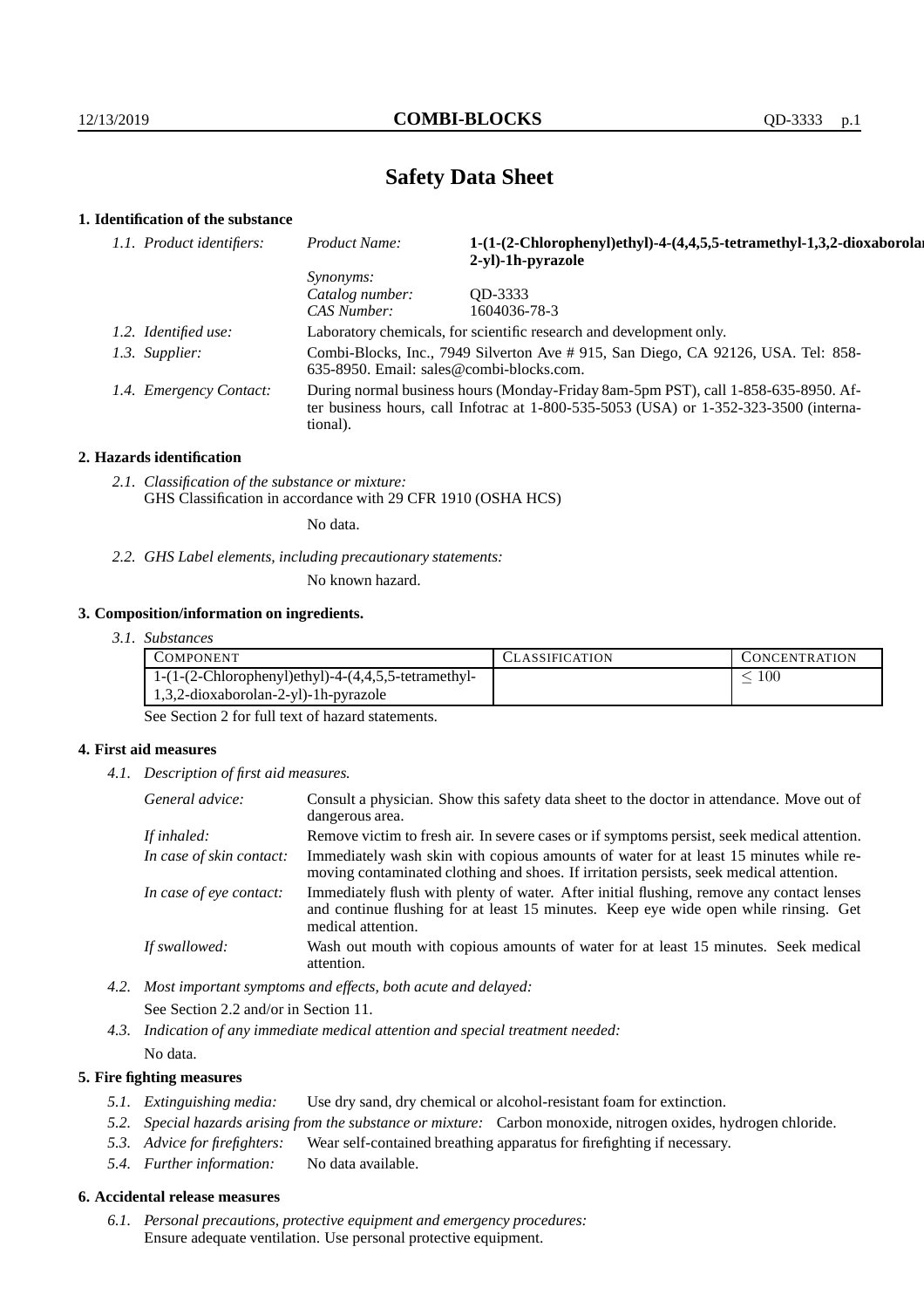| 6.2. Environmental precautions:                                                                                |                                                                                                                                                                                                                                                                                                                        |  |  |
|----------------------------------------------------------------------------------------------------------------|------------------------------------------------------------------------------------------------------------------------------------------------------------------------------------------------------------------------------------------------------------------------------------------------------------------------|--|--|
| Should not be released into the environment. See Section 12 for additional ecological information.             |                                                                                                                                                                                                                                                                                                                        |  |  |
| 6.3. Methods and materials for containment and cleaning up:                                                    |                                                                                                                                                                                                                                                                                                                        |  |  |
| Sweep up or vacuum up spillage and collect in suitable container for disposal.                                 |                                                                                                                                                                                                                                                                                                                        |  |  |
| 6.4. Reference to other sections:                                                                              |                                                                                                                                                                                                                                                                                                                        |  |  |
| Refer to protective measures listed in Sections 8 and 13.                                                      |                                                                                                                                                                                                                                                                                                                        |  |  |
| 7. Handling and storage                                                                                        |                                                                                                                                                                                                                                                                                                                        |  |  |
|                                                                                                                | 7.1. Precautions for safe handling: Avoid contact with skin and eyes. Avoid inhalation of vapour or mist. Keep away<br>from sources of ignition - No smoking. Take measures to prevent the build up of electro-<br>static charge. For precautions see section 2.2.                                                     |  |  |
|                                                                                                                | 7.2. Conditions for safe storage, including any incompatibilities: Keep container tightly closed in a dry and well-ventilated<br>place. Containers which are opened must be carefully resealed and kept upright to prevent<br>leakage.                                                                                 |  |  |
| 7.3. Specific end use(s):                                                                                      | Laboratory chemicals, for scientific research and development only.                                                                                                                                                                                                                                                    |  |  |
| 8. Exposure Controls / Personal protection                                                                     |                                                                                                                                                                                                                                                                                                                        |  |  |
| 8.1. Control parameters:                                                                                       |                                                                                                                                                                                                                                                                                                                        |  |  |
|                                                                                                                | Components with workplace control parameters: Contains no substances with occupational exposure limit values.                                                                                                                                                                                                          |  |  |
| 8.2. Exposure controls:                                                                                        |                                                                                                                                                                                                                                                                                                                        |  |  |
| Appropriate engineering controls: Ensure that eyewash stations and safety showers are close to the workstation |                                                                                                                                                                                                                                                                                                                        |  |  |
|                                                                                                                | location. Ensure adequate ventilation, especially in confined areas.                                                                                                                                                                                                                                                   |  |  |
| Personal protective equipment:                                                                                 |                                                                                                                                                                                                                                                                                                                        |  |  |
| Eye/face protection:                                                                                           | Wear appropriate protective eyeglasses or chemical safety goggles as described by OSHA's<br>eye and face protection regulations in 29 CFR 1910.133 or European Standard EN166.                                                                                                                                         |  |  |
| Skin protection:                                                                                               | Handle with gloves. Gloves must be inspected prior to use. Use proper glove removal<br>technique (without touching glove's outer surface) to avoid skin contact with this product.<br>Dispose of contaminated gloves after use in accordance with applicable laws and good<br>laboratory practices. Wash and dry hands |  |  |
| <b>Body Protection:</b>                                                                                        | Complete suit protecting against chemicals, Flame retardant antistatic protective clothing.,<br>The type of protective equipment must be selected according to the concentration and<br>amount of the dangerous substance at the specific workplace.                                                                   |  |  |
| Respiratory protection:                                                                                        |                                                                                                                                                                                                                                                                                                                        |  |  |

Respiratory protection:

Control of environmental exposure: Prevent further leakage or spillage if safe to do so. Do not let product enter drains.

# **9. Physical and chemical properties**

*9.1. Information on basic physical and chemical properties*

| (a)                        | Appearance:                                   | No data  |
|----------------------------|-----------------------------------------------|----------|
| (b)                        | Odour:                                        | No data  |
| (c)                        | Odour Threshold:                              | No data  |
| (d)                        | pH:                                           | No data  |
| (e)                        | Melting point/freezing point:                 | No date. |
| (f)                        | Initial boiling point and boiling range:      | No data  |
| (g)                        | Flash point:                                  | No data  |
| (h)                        | Evaporatoin rate:                             | No data  |
| (i)                        | Flammability (solid, gas):                    | No data  |
| (j)                        | Upper/lower flammability or explosive limits: | No data  |
| $\left( k\right)$          | Vapour pressure:                              | No data  |
| $\left( \mathrm{l}\right)$ | Vapour density:                               | No data  |
| (m)                        | Relative density:                             | No data  |
| (n)                        | Water solubility:                             | No data  |
| $\circ$                    | Partition coefficient: n-octanol/water:       | No data  |
| (p)                        | Auto-ignition:                                | No data  |
| (q)                        | Decomposition temperature:                    | No data  |
| (r)                        | Viscosity:                                    | No data  |
| (s)                        | Explosive properties:                         | No data  |
| (t)                        | Oxidizing properties:                         | No data  |